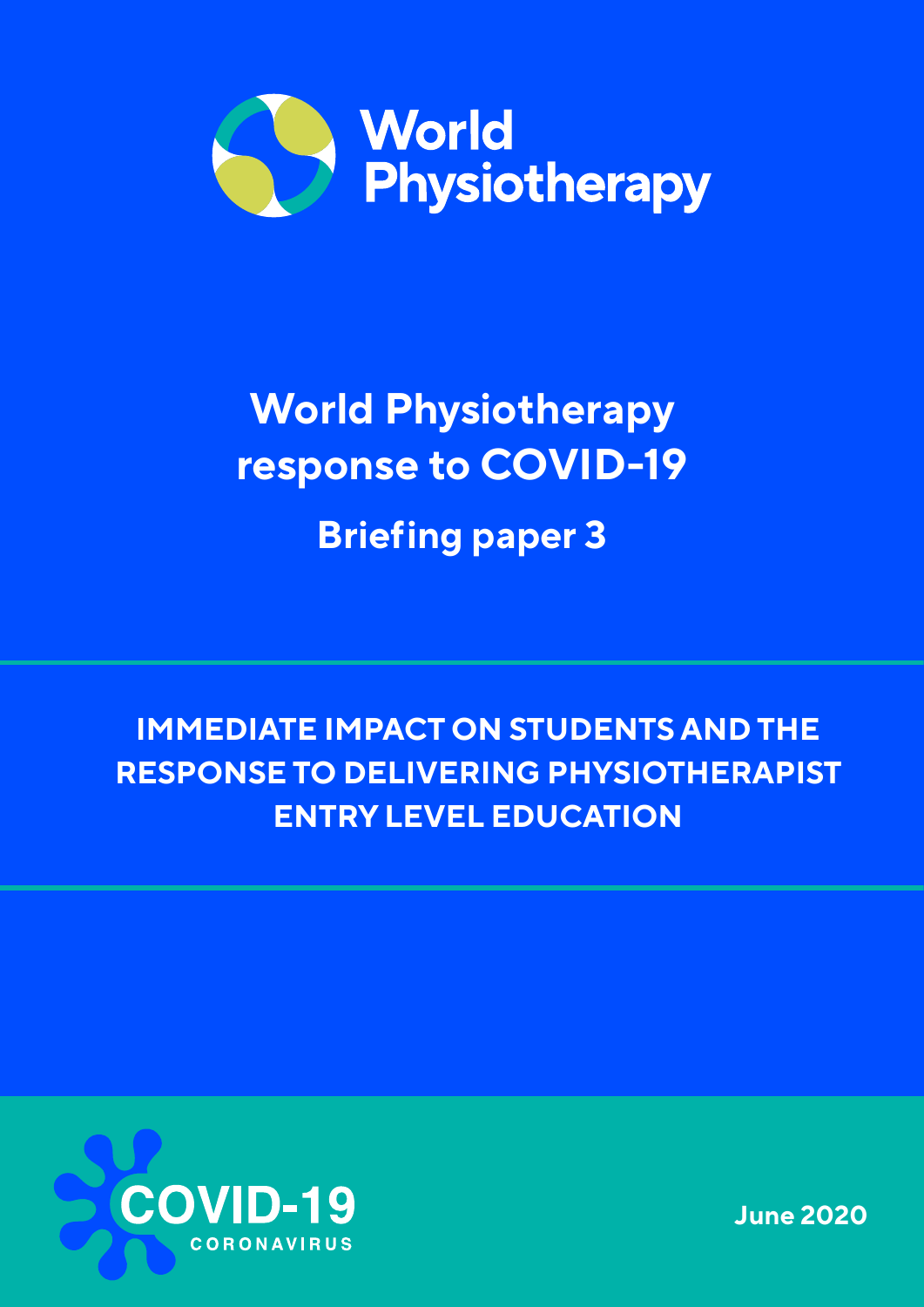# **World Physiotherapy briefing papers**

World Physiotherapy briefing papers inform our member organisations and other stakeholders about key issues that affect the physiotherapy profession.

In response to COVID-19, World Physiotherapy is producing a series of briefing papers exploring the education, practice and advocacy issues arising for the profession..

# **Acknowledgement**

In response to COVID-19, WCPT is producing a series of briefing papers exploring the education, practice and advocacy issues arising for the professionThe purpose of the task force is to gather key stakeholders and actors in physiotherapy entry to practice education from the global community. It brings together individuals from across WCPT's regions, from education, regulation and accrediting organisations collaborating to:

- establish the short-term impact and consequences of COVID-19 on physiotherapist entry to practice education
- **o** map and share best educational practice and resources in responding to the current crisis
- consider collective responses to the consequences for physiotherapist entry-to-practice education in the short and medium term
- consider the longer term forecast horizon and issues that may need to be addressed
- consider questions and opportunities for collaborative scholarship and thought leadership

**Task force members:** Patricia Almeida, Tracy Bury, John Xerri de Caro, Jean Damascene Gasherebuka, Karim Martina Alvis Gomez, Djenana Jalovcic, Suh-Fang Jeng, Rachael Lowe, Katya Masnyk, Nina Rydland Olsen, Barbara Sanders and Emma K Stokes

**Student briefing paper additional contributors:** Lea Heinrich, Rhys Hughes and Jessica Lees

## **Recommended citation**

World Physiotherapy. Immediate impact on students and the response to delivering physiotherapist entry level education. London, UK: World Physiotherapy; 2020. **ISBN:** 978-1-914952-04-3

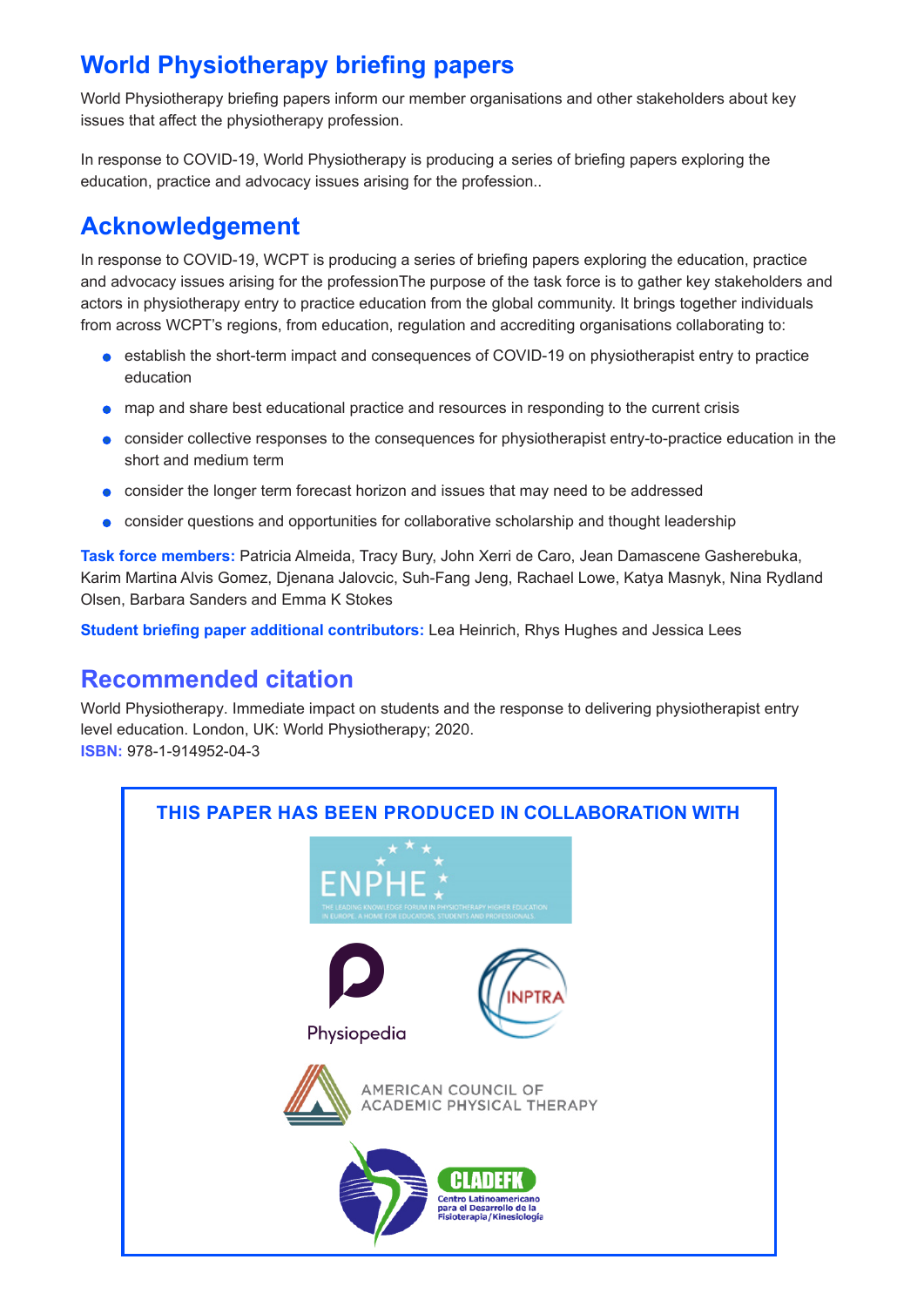## **Key Messages**

Three thousand eight hundred and forty (3,840) students enrolled in over 400 higher education institutions (HEIs) across 52 countries participated in a survey on the early experiences and consequences of COVID-19 on entry level physiotherapist education. The responses provided an insight into how students experienced this period of uncertainty and change as the programmes they followed resolved the immediate challenges and addressed short-term issues. The survey also captured students' concerns and recommendations for the future post-pandemic return.

- 70% of HEI used e-mail to communicate updates and information about the COVID-19 pandemic, 50% used institutional website and 46% used online learning platforms.
	- o students were satisfied with the quality and reliability of information, transparency, regularity, frequency, quick response time and timeliness of communication
	- o students appreciated the willingness of educators to provide feedback and guidance
- 67% HEIs used online videoconferencing and 53% used online platforms to deliver courses, while only 4% percent of students reported that their institution did not offer courses via digital means.
- To deliver the programme most HEI combined various approaches: 79% provided real time lectures, 55% provided assignments with feedback, 40% used group work, 40% prerecorded lectures and 16% used peer learning.
- Students recognised the key role that educators played in making the transition to online learning manageable for them, particularly students who were working on their final projects or theses. Students highlighted strengths, such as:
	- o flexibility, availability, and accessibility of educators
	- o their commitment to students
- a majority of students were worried about their clinical placements (58%) and the effects on their future (38%)
- Echoing the results of the HEI survey, students' recommendation for the future included:
	- o ensuring flexibility in the programme to accommodate the diverse needs of students and the diversity of situations in which students must learn during the pandemic, including recognition of the implications of a digital divide
	- o creativity in finding solutions for delivering education during the pandemic, while ensuring the practical and clinical skills development
	- o maintaining good and effective communication about the current issues related to the programme as well as the future prospects

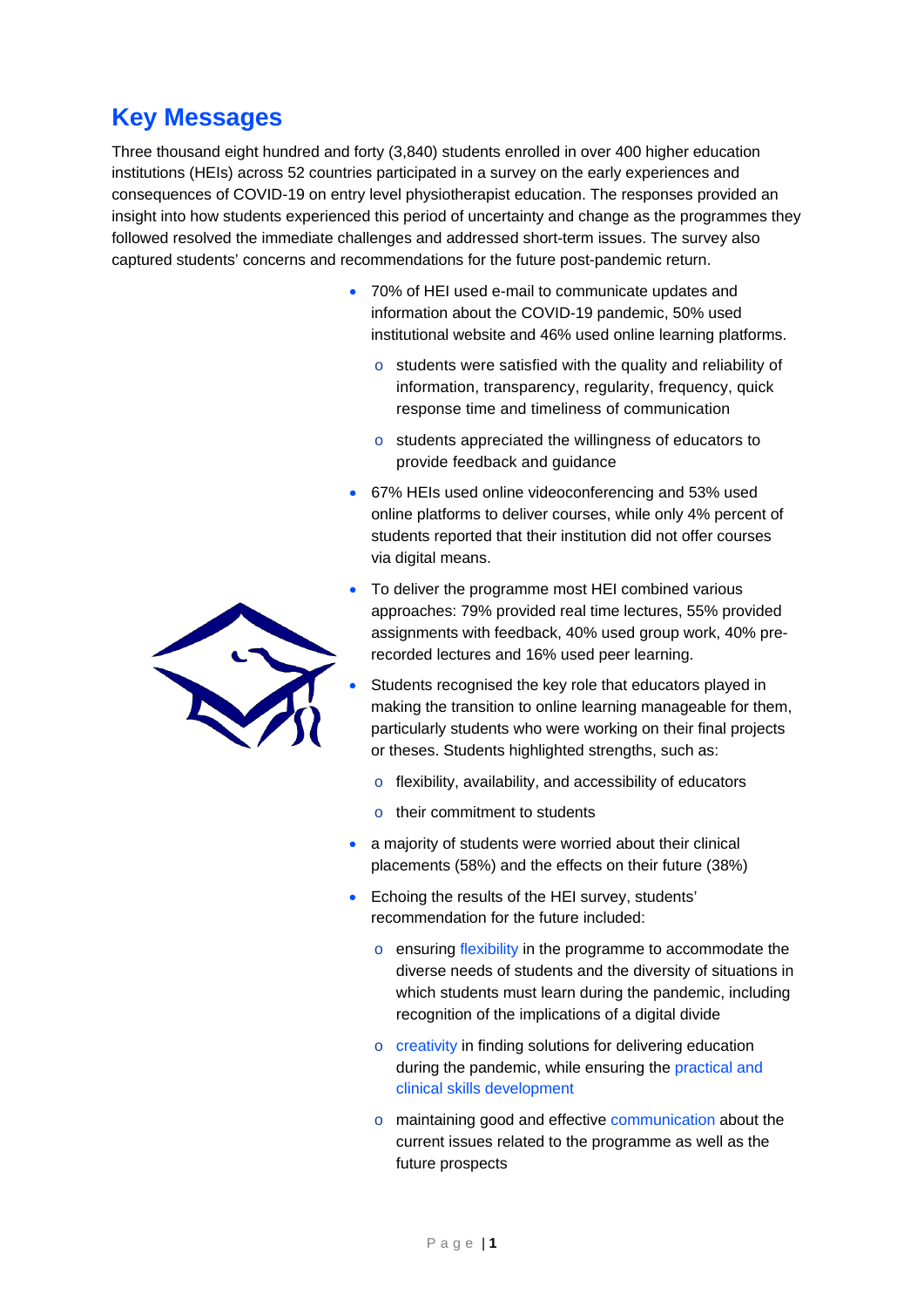# **Introduction**

The results of the student survey are presented using the adapted version of the McKinsey and Company (2020)<sup>[1](#page-3-0)</sup> global health crises response framework. We adapted the framework for our first briefing paper in this series that focused on the immediate consequences of COVID-19 on physiotherapy entry level education programmes across the world. The adapted version of a McKinsey and Company model describes five horizons of the COVID-19 response that inform our guiding questions and timelines for the purposes of the work of the Education Task Force (Box 1).

#### Box 1: Five horizons

| <b>Resolve</b>                                                                                              | <b>Resilience</b>                                                                                                                            | <b>Return</b>                                                                                                                                               | <b>Reimaging</b>                                                                                                        | <b>Reshape</b>                                                                        |
|-------------------------------------------------------------------------------------------------------------|----------------------------------------------------------------------------------------------------------------------------------------------|-------------------------------------------------------------------------------------------------------------------------------------------------------------|-------------------------------------------------------------------------------------------------------------------------|---------------------------------------------------------------------------------------|
| How were the<br>immediate<br>challenges<br>addressed? How<br>did students<br>experience these<br>solutions? | How were the<br>short-term<br>challenges<br>addressed? What<br>worked the best<br>for students?<br>What<br>improvements did<br>they suggest? | What does return<br>look like for<br>students? What<br>lessons have<br>been learned?<br>How do students<br>see their return?<br>What are their<br>concerns? | What do students<br>see as actions<br>that educators<br>can take to<br>improve learning<br>experience in the<br>future? | What changes<br>will occur, or be<br>driven, in health,<br>education and<br>practice? |

## **Purpose**

The purpose of this paper is to highlight students' perceptions of the immediate consequences of COVID-19 on physiotherapy entry level education programmes across the world. It also aims to capture and share students' perspectives that may serve as a point of reference for higher education institutions as they are planning for the future.

## **Context**

World Physiotherapy is made up of 121 member organisations across five regions and from low, middle, as well as high resource countries. There is great diversity in the education experiences in the countries/territories of its member organisations.

Globally there are a variety of contexts in which education takes place, as well as a diversity of health care delivery systems in which physiotherapy is practised. Political, economic, social, technological, legal, and environmental contexts may influence entry level education as well as students' learning experiences. These were explored in the first [briefing paper on HEIs.](https://www.wcpt.org/sites/wcpt.org/files/files/wcptnews/images/Education-Briefing-1-HEI-A4.pdf) Contextual factors may also influence how the decisions are made in the immediate response to COVID-19 and how the future actions are shaped. In addition, countries and regions are at different stages of the outbreaks affecting individuals, communities and societies differently giving us time to learn from each other.

Decisions made in entry level programmes, in response to Covid-19, have had various impacts on students depending on the stage in the programme they were at. To date it has affected their learning experiences, their ability to complete studies and opportunities to enter the workforce. Taking into consideration students' perspectives is essential in the process of re-thinking physiotherapy entry

<span id="page-3-0"></span> <sup>1</sup> McKinsey & Company (2020) COVID-19: Briefing materials. Global health and crisis response. Updated: March 25 2020.

[https://www.mckinsey.com/~/media/mckinsey/business%20functions/risk/our%20insights/covid%2019%20implica](https://www.mckinsey.com/%7E/media/mckinsey/business%20functions/risk/our%20insights/covid%2019%20implications%20for%20business/covid%2019%20march%2025/covid-19-facts-and-insights-march-25-v3.ashx) [tions%20for%20business/covid%2019%20march%2025/covid-19-facts-and-insights-march-25-v3.ashx](https://www.mckinsey.com/%7E/media/mckinsey/business%20functions/risk/our%20insights/covid%2019%20implications%20for%20business/covid%2019%20march%2025/covid-19-facts-and-insights-march-25-v3.ashx)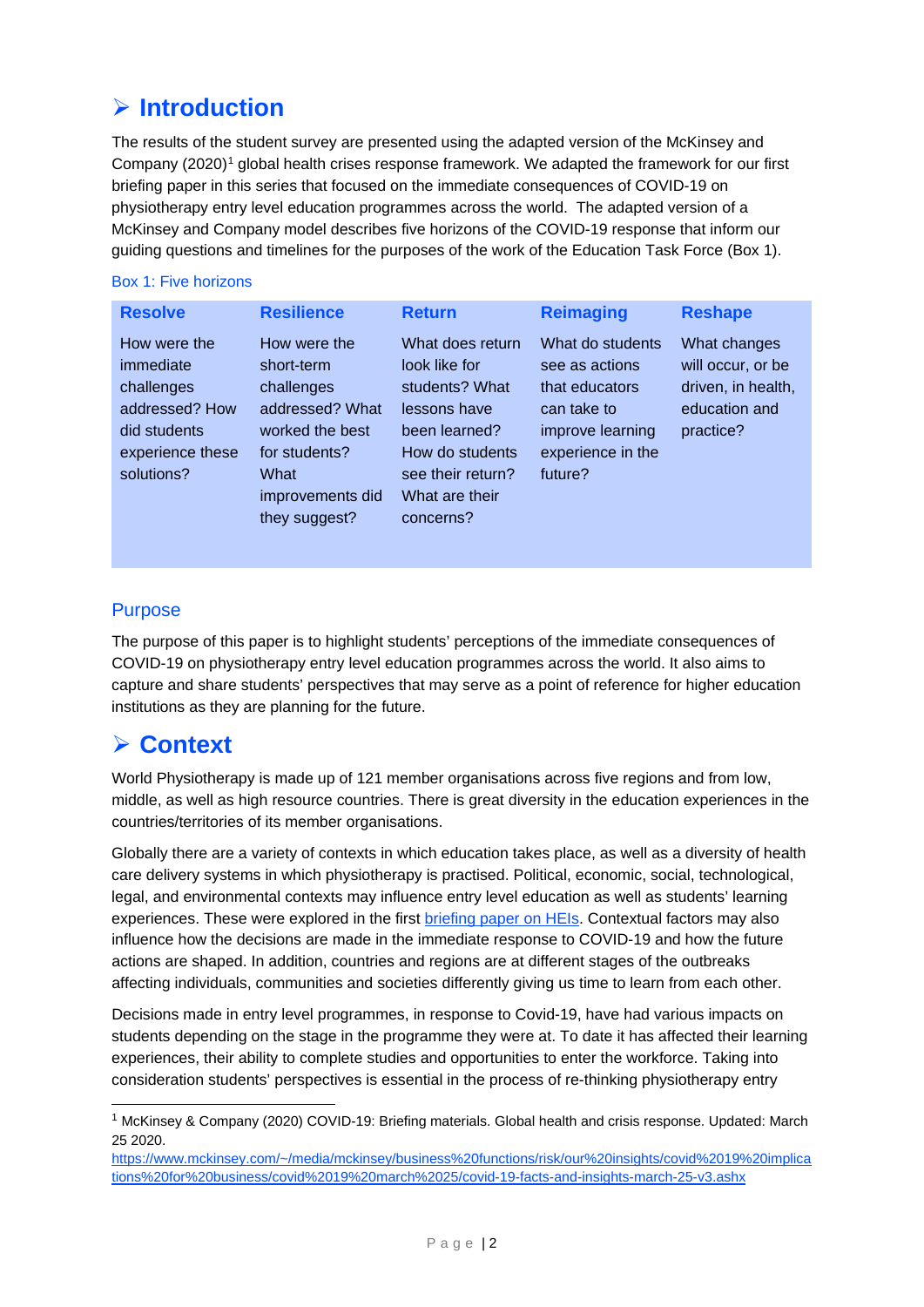level education, as well as the profession of physiotherapy. Bringing forward experiences from different parts of the world will help us work together on solutions to current challenges that we are all facing, regardless of country or home organisation.

## **The task force: Bringing diverse perspectives**

Globally, it is accepted that most physiotherapist entry level education programmes were forced to make changes due to the demands of the COVID-19 pandemic realities. These have significantly impacted students' learning experiences and their ability to complete their studies. A majority of programmes pivoted to online delivery, and modified, suspended or cancelled practical training activities. This had a varied impact on students as they found at different stages of their studies; but particularly those students who were at the end of their studies and close to completion of their degrees were impacted the most.

Recognising the impact that these changes were having on students, the American Council of Academic Physical Therapy (ACAPT), Centro Latinoamericano para el Desarrollo de la Fisioterapia/Kinesiologia (CLADEFK), European Network of Physiotherapy in Higher Education (ENPHE) and World Physiotherapy collaborated on a survey to gather information on the students' experiences and perspectives to gain insights for future planning.

## **Global survey 2: Students' perspectives**

ACAPT, CLADEFK, ENPHE and World Physiotherapy conducted a global survey to collect students' perspectives on the immediate impact of COVID-19 on education delivery, including students' concerns and suggestions for the future. Data was collected in both English and Spanish in the period between 3<sup>rd</sup> April and 30<sup>th</sup> May 2020. Students were recruited through formal and informal networks.

Three thousand eight hundred and forty (3,840) students enrolled in over 400 higher education institutions across 52 countries responded to the survey. Eighty percent (80%) of students were enrolled in a university professional or bachelor's degree programme, 15% were in a doctoral programme, and 2% were enrolled in a Master's programme. Forty four percent of respondents were in the first or second year of their programmes, 27% were in the third year and 30% were in the fourth or fitty year.

# **Resolve**

## **Communication**

Communication between students and their higher education institutions (HEI) was important in the initial response to the COVID-19 pandemic. HEIs used multiple means of communication to provide their students with updates and information about the COVID-19 pandemic. The students reported that 70% of HEIs communicated updates and information about the COVID-19 pandemic via e-mail, 50% via institutional website and 46% via online learning platforms, such as Blackboard or Moodle. Just 2% of HEIs communicated with students using social medial such as Facebook or WhatsApp. Students were satisfied when they were regularly informed about the current situation. They appreciated quick responses to their questions. Students did not have a preferred mean of communication.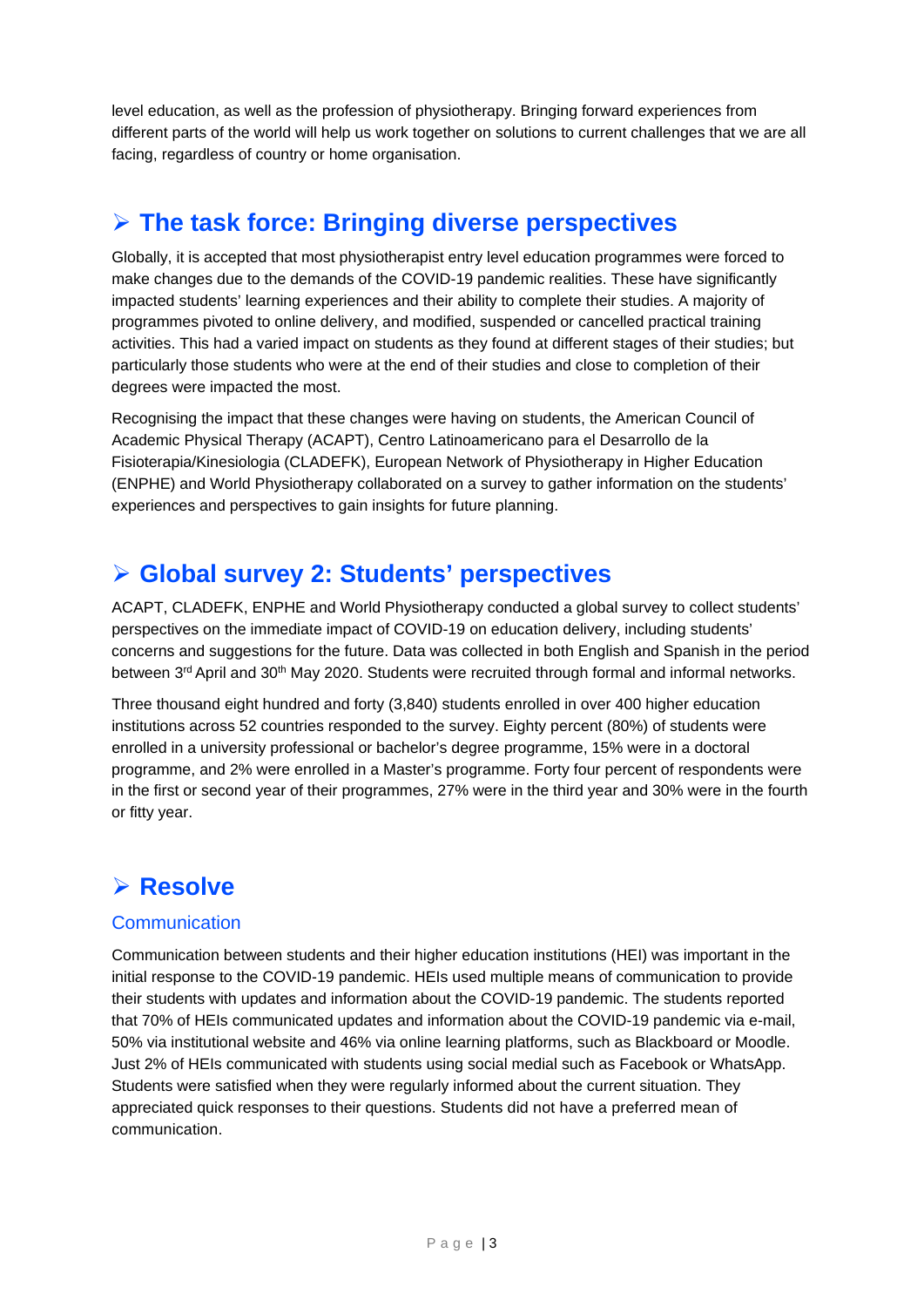Students were asked to identify what worked well for them in the way their institution communicated about the current situation and to provide suggestions for improvement in communication. Their responses were summarized in Table 1. Students appreciated the quality and reliability of information, its transparency, regularity, frequency and timeliness. Quick response times, and the availability and willingness of educators to provide feedback and guidance, were highlighted by students as positive aspects of communication.

| <b>Working well</b>                                                        | <b>Areas of</b><br><b>improvement</b>                                                                                                              |
|----------------------------------------------------------------------------|----------------------------------------------------------------------------------------------------------------------------------------------------|
| The quality of information provided through<br>website of the institutions | Continue improving the communication<br>process with more information on both COVID-<br>19 and its impact on educational process                   |
| Reliability of information                                                 | Improving platforms, being more systematic<br>with channels of communication, and adjusting<br>communication for use online and in social<br>media |
| Transparency                                                               | Providing information on measures for the next<br>academic period and future perspectives                                                          |
| Frequency of communication                                                 | Providing clear and concise information                                                                                                            |
| Timelines of information                                                   | Differentiating between information about<br>COVID-19 and educational activities                                                                   |
| Regularity of communication                                                | Providing timely information about assignments<br>and deadlines                                                                                    |
| Quick response                                                             | Using multiple modes of communication<br>(videos, visual information, shorter and<br>interactive pieces)                                           |
| Availability                                                               | Providing more consistency with planning and<br>schedules                                                                                          |
| Concerns to guide and give feedback to<br>students                         | Q & A sessions for students to hear students<br>perspectives and help with crisis management                                                       |

#### Table 1. Students' perceptions of how HEI communicated during the COVID-19

Areas of improvement that students identified were mainly related to separation of COVID-19 specific information from information related to educational process. They suggested providing clear and concise information about future perspectives, assignments, timelines, schedules and deadlines by using multiple modes of communication including multimedia, and opportunities for students to ask questions in real time.

# **Resilience**

## **Delivery**

Physiotherapy programmes have responded in various ways to manage the delivery of education during the pandemic. A majority of HEIs (67%) turned to online videoconferencing such as Skype, Teams, and Zoom to deliver lectures, while 53% used online platforms such as Blackboard or Moodle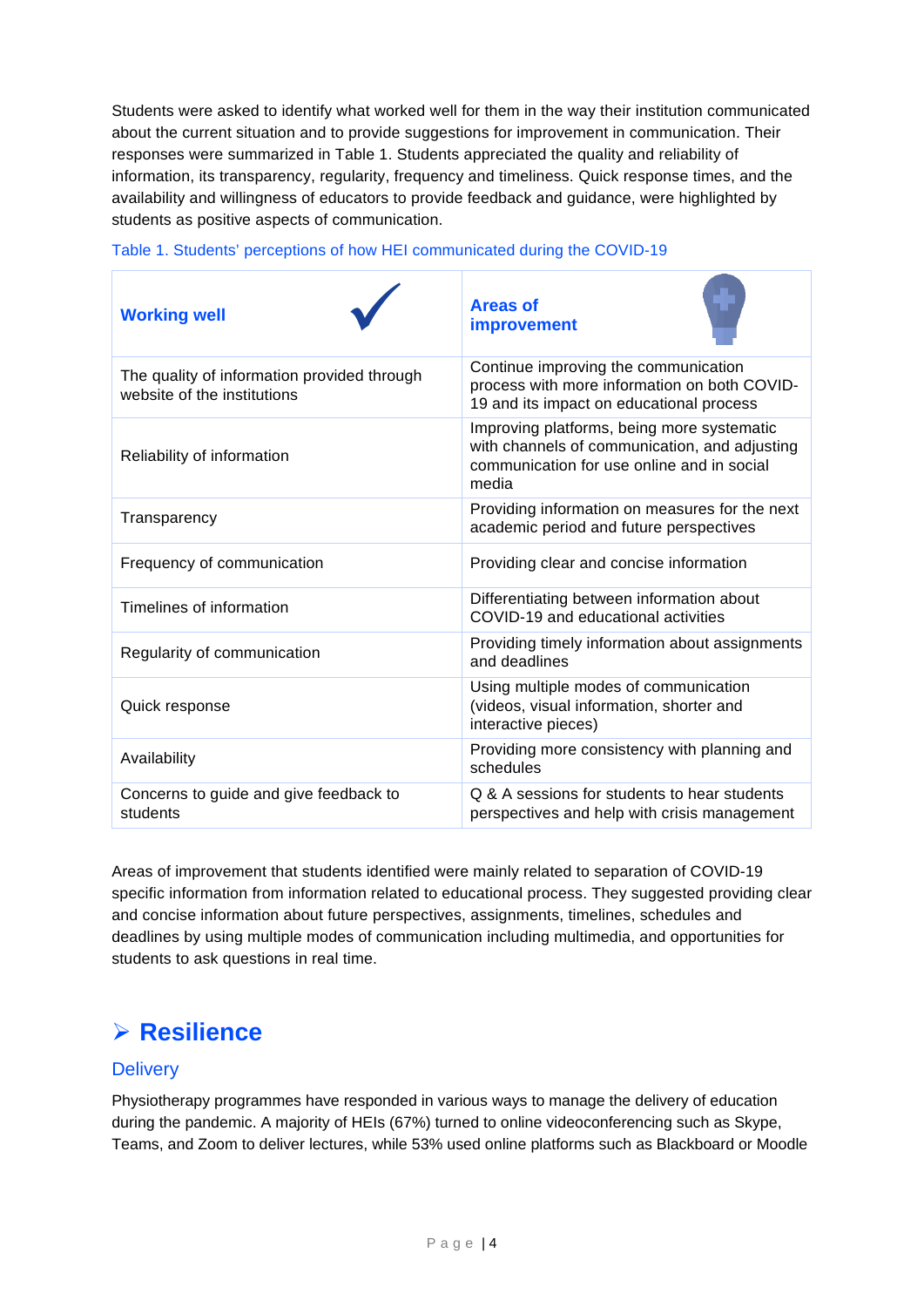to deliver courses. Four percent (4%) of students reported that their institution did not offer courses and 10% reported that they did not take any course at the time of survey.

## Digital divide

"

The following quotes from two students illustrate the digital divide that students reported:

Other students cannot really cope and fully participate in each of the classes because they do not have the means to do it.

Alternative solutions are needed for students whose resources or personal conditions do not allow them to connect to any class in the established modality and schedule.

Although assumptions are often made about the ubiquitous presence of technology in lives of young people, moving to online delivery of all courses exposed the digital divide among students. Some students pointed out that they did not have a stable, reliable and affordable internet connection they needed to participate in online learning.

Students identified positive sides of the online education and made recommendations on how to improve the online delivery of the program (Table 2).

|  |  | Table 2. Students' perceptions of online education |
|--|--|----------------------------------------------------|
|--|--|----------------------------------------------------|

| <b>Working well</b>                                                    | <b>Areas of</b><br>improvement                                                           |
|------------------------------------------------------------------------|------------------------------------------------------------------------------------------|
| Good interaction between educators and<br>students                     | Improving learning platforms                                                             |
| More discipline and commitment                                         | Improving connectivity                                                                   |
| Availability of recordings, lectures and learning<br>materials         | Strengthening capacity of educators to teach<br>online                                   |
| More feedback                                                          | Improving use of interactive tools                                                       |
| Pre-recorded lectures are more efficient than<br>real time sessions    | Increasing active learning                                                               |
| Efforts made by lecturers and their ability to<br>transfer information | Improving workload management                                                            |
| Well organized courses and sessions                                    | Improving consistency and structure of the<br>courses (technology, content, assessments) |
| Scheduled time and duration of conferences                             | Providing materials in advance such as<br>presentations, lecture notes                   |
| Quality of online sessions                                             | Providing more flexibility                                                               |

Students recognised the role of educators and their efforts to organise and deliver courses, provide structure, timelines as well as flexibility during the pandemic.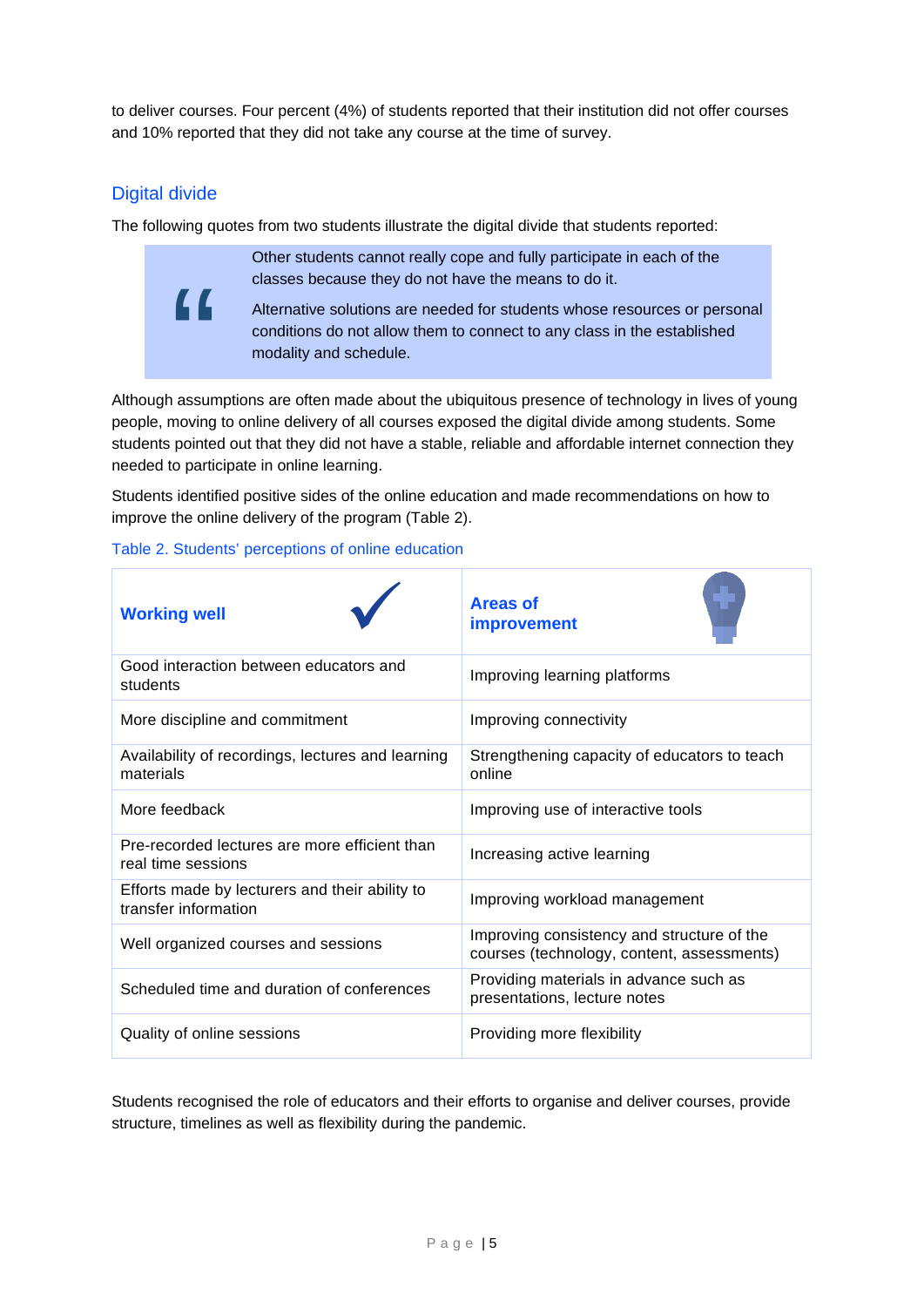#### One student said:

"

The teachers are really receptive about everything and keeping in mind the difficult time all of us are having.

However, students also pointed out the need for more understanding, as students were dealing with multiple pressures at home due to the COVID-19 pandemic. Below are the comments of two students:

"

Be considerate of the ones who have a hard time completing the tasks given because of valid reasons, especially when there is pressure given, we also have responsibilities at home.

We are experiencing pandemic situation. Everyone is not stable mentally to cope up with academics. Please understand that. The students are worrying if they can survive this pandemic.

## Teaching approaches

The most commonly used approaches to deliver the programme included real time lectures 79%, assignments with feedback 55%, group work 40%, pre-recorded lectures 40%, and peer learning (16%). Students identified what was working well and areas for improvement (Table 3).

#### Table 3. Students' perceptions of online education

| <b>Working well</b>                                                                 | Areas of<br>improvement                                                                                    |
|-------------------------------------------------------------------------------------|------------------------------------------------------------------------------------------------------------|
| Real time lectures in which they could interact,<br>ask questions, and get feedback | Being more responsive to student needs and<br>more opportunities for individual contacts                   |
| Real time lectures in which they could interact,<br>ask questions, and get feedback | Being more responsive to student needs and<br>more opportunities for individual contacts                   |
| Availability of materials (presentations,<br>handouts) prior to the sessions        | Improving feedback process on activities                                                                   |
| Availability of pre-recorded lectures                                               | Improving alignment and being more flexible<br>with deadlines including extensions for<br>additional tasks |
| Availability and affordance of online learning<br>platforms                         | Improving learning strategies and online<br>learning approaches to deliver courses                         |
| Mix of teaching approaches used                                                     | Organizing better group work                                                                               |
| Methods used for theoretical classes                                                | Using quizzes to help students keep on track                                                               |
| More discipline and commitment                                                      | Providing more online resources for learning<br>practical skills                                           |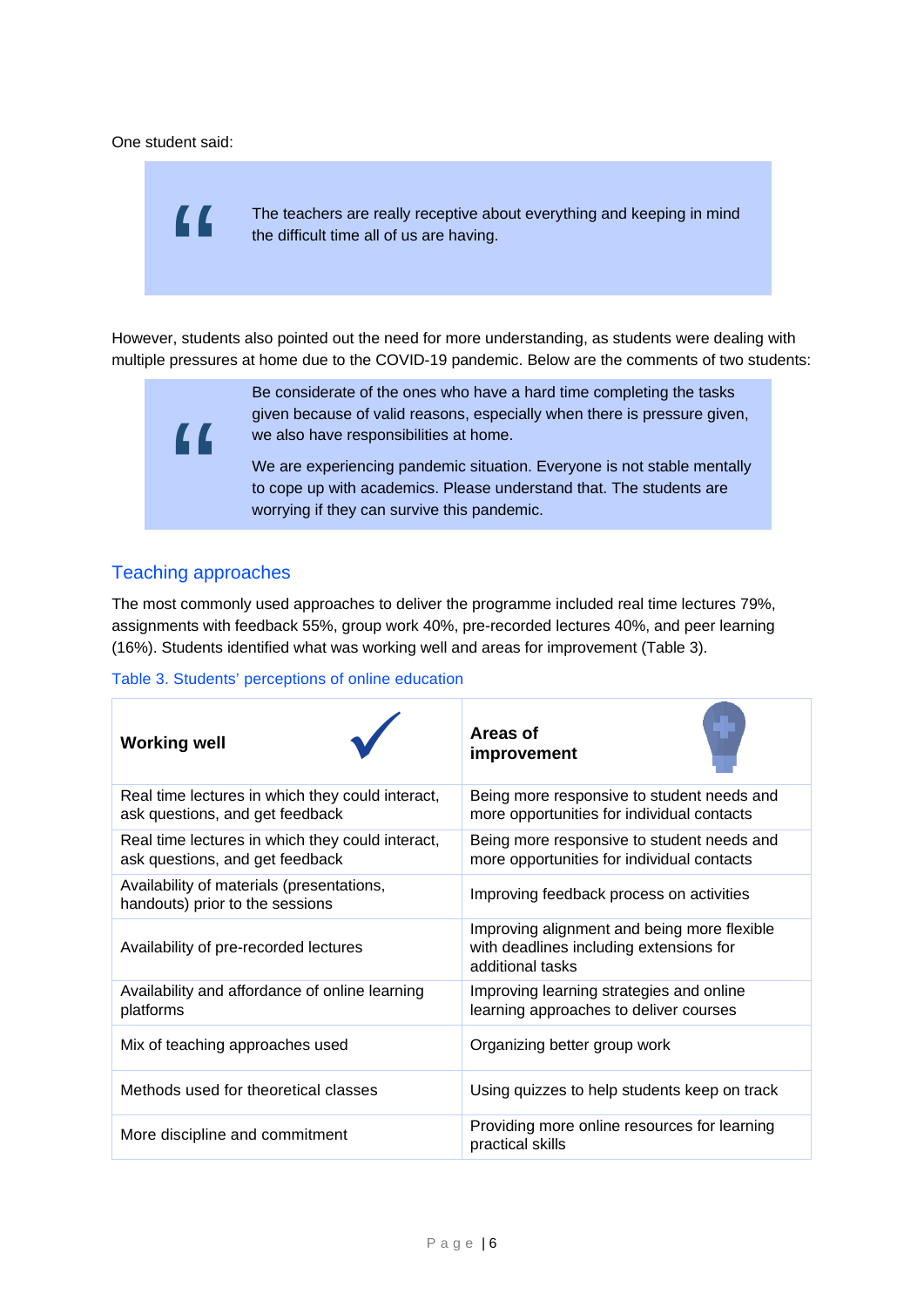## Assessment

Fifty percent (50%) of students reported that the theoretical exams were conducted as online or take home exams, while 14% stated that their theoretical exams were replaced by other types of assignments or tasks. While communication was one of the priorities for HEIs and students, 19% of students reported that they had not received information about exams. Sixteen percent (16%) of students did not have exams at the time of the survey.

While only 11% reported that their theoretical exams had been postponed to a later date, practical exams had been postponed for 23% of students. Twenty seven percent (27%) of students reported that they did not have information about the practical exams and 21% did not have exams at this time. However, 33% of students reported having practical exams either online (22%) or by having other assignments or tasks instead of practical exams (11%).

#### Clinical placements and internships

While 26% of students reported that they did not have a clinical placement at the time of survey, clinical placements had been postponed for 25% of students and 19% of students had not received information about it. Only 7% of students continued their internship or clinical placement without interruption and 17% were given other tasks instead.

When asked about how they felt about the situation concerning their clinical placements or internships, 58% responded that they were somewhat worried or worried, 20% felt calm or somewhat calm, while 22% stated that they were neither calm nor worried (figure 1).



#### Figure 1 Students feelings about internships/clinical placements

#### Final Year Project/Thesis

Out of all students who responded to the survey, 33% were undertaking the final year project or thesis. Nineteen percent (19%) of survey respondents stated that they continued with their final year project or thesis work uninterrupted, while 7% reported that the process was on hold or postponed and 6% did not have information about it.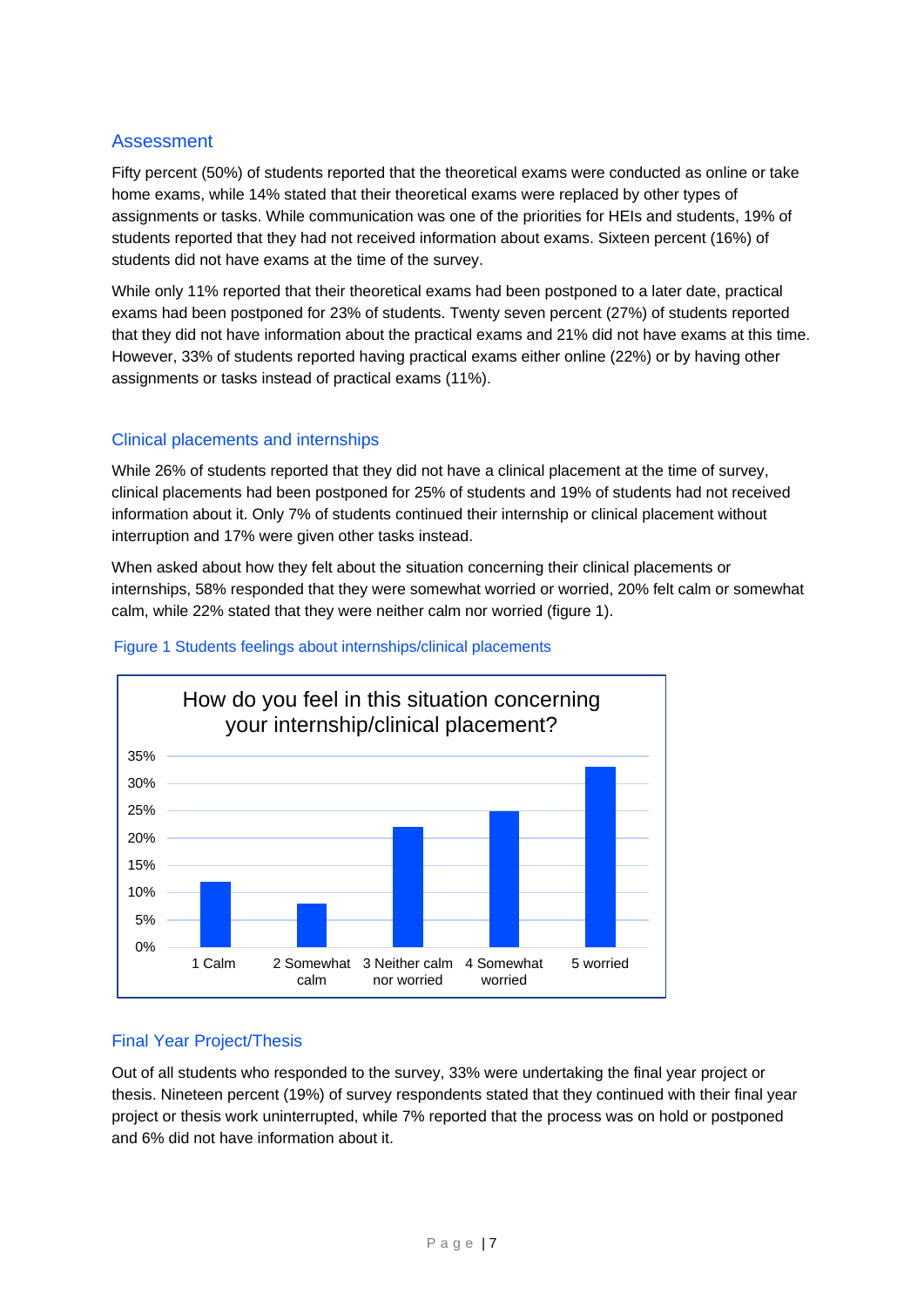Not many students commented on what worked well and the areas of improvement. However, those who did, mostly spoke about their supervisors when asked about what worked well. Students identified availability, support, understanding, flexibility and regular communication with supervisors.

One student stated:

"

It seems like they are flexible and understanding about our frustrations. They are solution orientated.

In addition to giving high marks to their supervisors' students reported that having their final presentations online using videoconferencing worked well for them.

## **Return**

Looking into the future, students were asked about their main concerns and how the HEIs responses to the COVID-19 pandemic would affect them. Almost a quarter of students who responded to the survey stated that their studies will be delayed and for 15% of them some form of compensatory measures were taken to prevent the delay. Thirty eight percent (38%) of respondents stated that they were worried about these effects on their future.



#### Figure 2 Effects on studies

Students expressed their concerns about both the short- and long-term impact of this interruption in their education, including their confidence in what they have learned theoretically and practically.

#### One student stated:

"<br>"

My studies are both theoretical and practical and right now I'm losing all the practical lectures so I don't feel as confident in the theoretical part. I'm wondering and worried about the impact it will have on the rest of my education.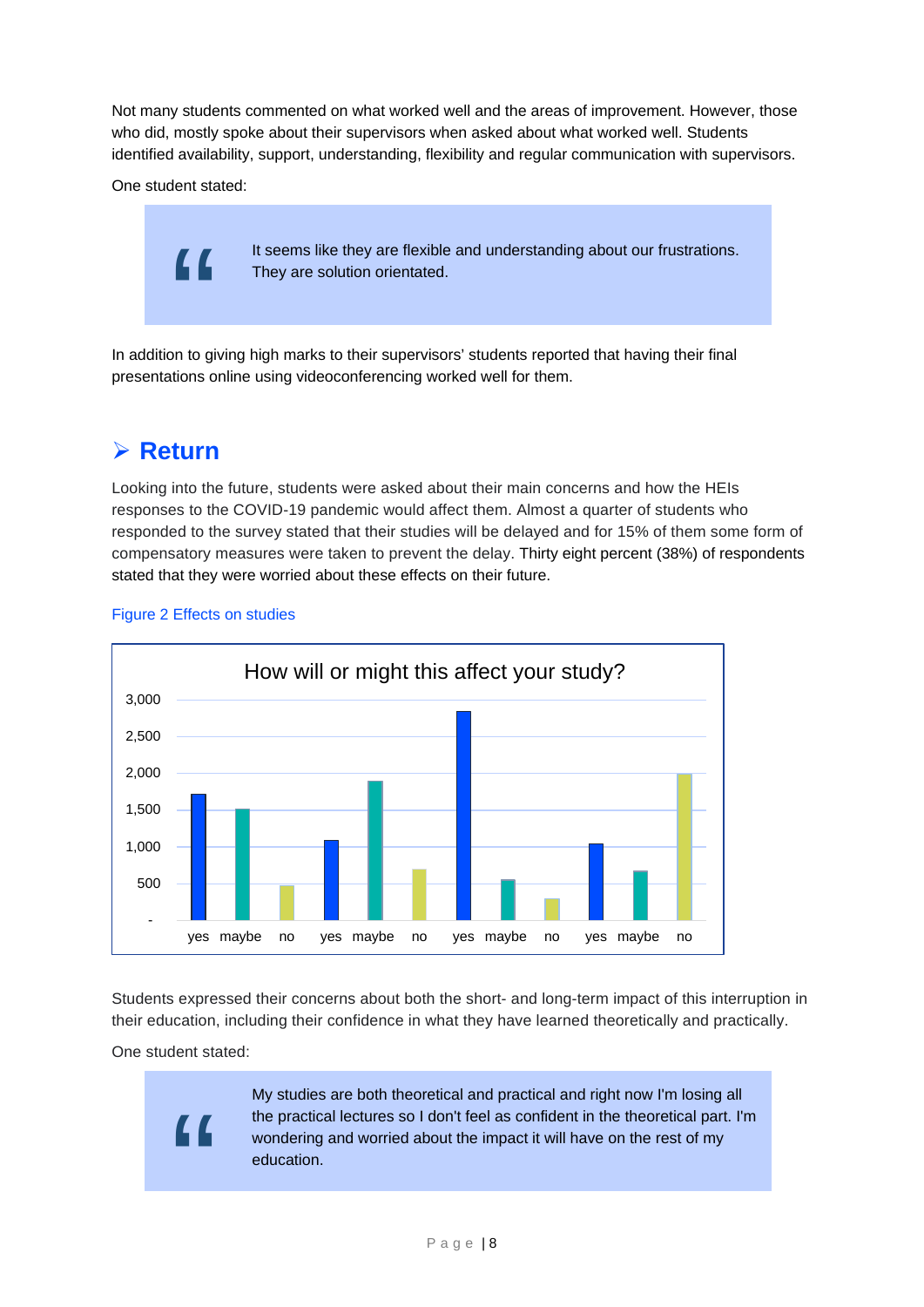Students' main concerns about the future that should be taken into consideration by their HEI are:

- Delay in their studies
- Delayed graduation
- Possibility of cancellation of the next semester
- Suspension of clinical practice and missing out practical and hands on learning
- Not feeling ready for employment
- Feeling overwhelmed and struggling with motivation
- Tuition fees, eligibility for financial aid

## **Reimagine and reshape**

Information gathered in the survey of students about responses of their HEIs to COVID-19 captured both positive and challenging aspects of the changes as perceived by students enrolled in physiotherapy programmes around the world. Similarly to the HEI survey, results of which we have reported in our first briefing paper [Immediate impact of COVID-19 on the higher education sector and](https://www.wcpt.org/sites/wcpt.org/files/files/wcptnews/images/Education-Briefing-1-HEI-A4.pdf)  [response to delivering physiotherapist entry level education,](https://www.wcpt.org/sites/wcpt.org/files/files/wcptnews/images/Education-Briefing-1-HEI-A4.pdf) this survey focuses primarily on the resolve, resilience and return stages of the crisis response. In addition, it provides students' recommendations on how to move forward to reimagine and reshape the future of physiotherapist education. Students recommended listening to their voices and working with them to overcome the challenges, improve learning experiences, and prepare employable and confident graduates in extraordinary times, ensuring their readiness for professional practice.

The main lessons learned from students' responses echo those reported from the HEI survey:

- Flexibility
- Creativity
- Communication



#### **Flexibility**

What worked well for students was the flexibility of their educators when delivering the programme, using various technologies, setting the learning activities, timelines, assignments, assessments and deadlines. Therefore, when preparing for the next academic year, students recommended paying attention to flexibility of programmes, as well as the emergency solutions that have been put in place, in order to accommodate for diverse needs and situations in which students have found themselves during the pandemic (e.g. low connectivity and interrupted internet access, mental health issues, etc.).

#### **Creativity**

COVID-19 has forced HEIs, educators and students to rapidly adjust to a new normal of living and learning during the pandemic. Students recommended improving online teaching skills for educators and online learning skills for students, as it could facilitate finding creative and flexible solutions. Creative solutions to maintain the programmes were appreciated by students, allowing them to learn